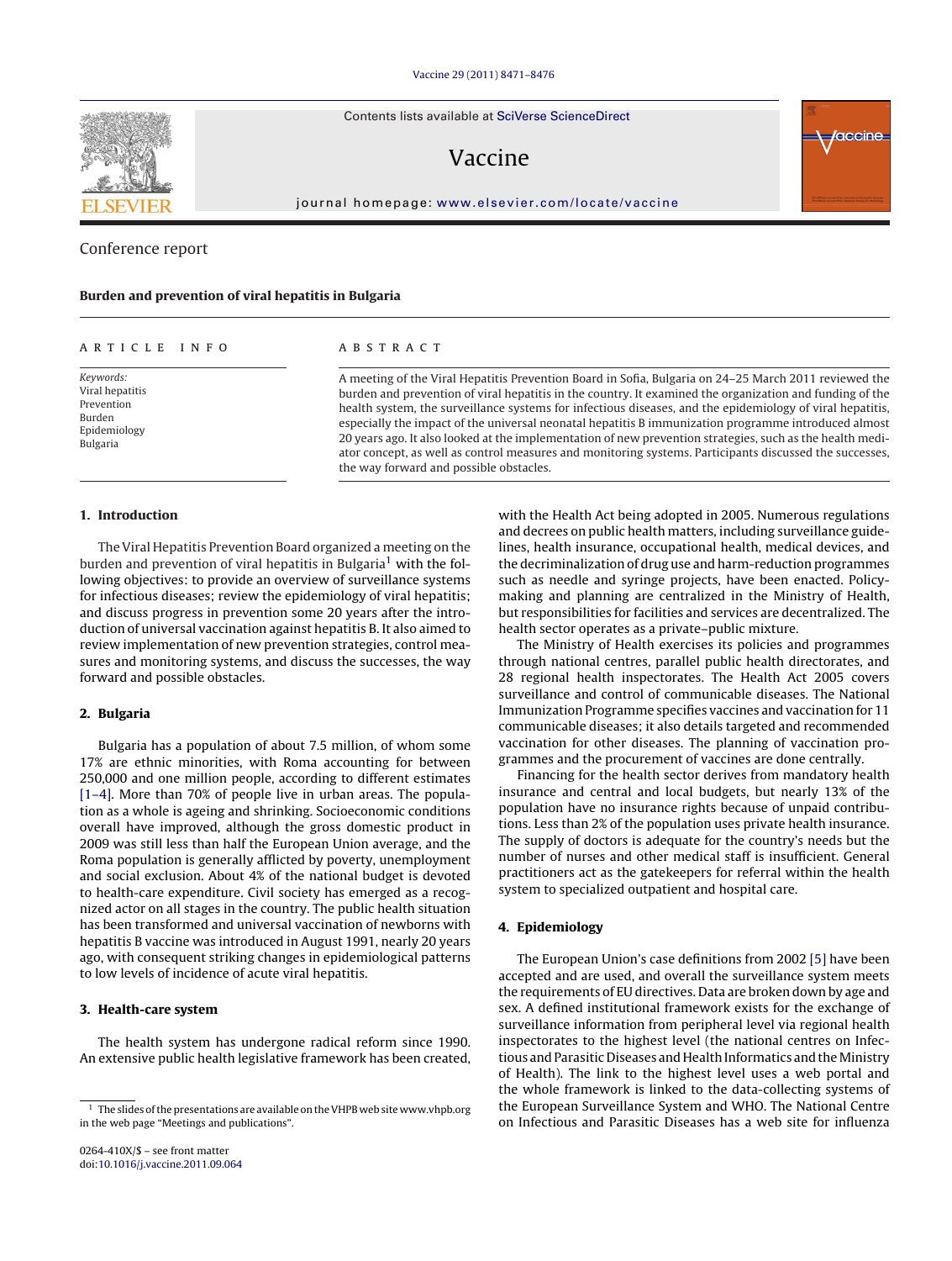## <span id="page-1-0"></span>**Table 1**

Seroprevalence of markers of hepatitis B and C virus infection in different risk groups in Bulgaria.

| Risk groups                       | $HBsAg+(%)$ | Anti-HCV+ $(\%)$     |
|-----------------------------------|-------------|----------------------|
| Blood donors                      |             |                      |
| <b>Bulgaria</b>                   | 2.72%       | [Data not presented] |
| Sofia                             | 1.57%       | 0.23%                |
| Injecting drug users              |             |                      |
| Sofia                             | 5.85%       | 61.1%                |
| Haemodialysis patients            |             |                      |
| <b>Bulgaria</b>                   | 91%         | 252%                 |
| Health-care workers               |             |                      |
| In Bulgarian acute-care hospitals | 5%          | $0\%$                |
| In Bulgarian hospitals            | 1.5%        | 0.4%                 |

#### **Table 2**

Seroprevalence of markers of hepatitis B and C virus infection in the general Bulgarian population.

|                                    | $HBSAg+(%)$ | Anti-HCV+ $(\%)$ |
|------------------------------------|-------------|------------------|
| Seroepidemiology study (1999–2000) |             |                  |
| <b>Bulgaria</b>                    | 3.87%       | 1.28%            |
| Sofia                              | 1.96%       | 1.58%            |
| Ploydiv                            | 4.19%       | 1.13%            |
| Seroepidemiology study (1999–2000) |             |                  |
| Ploydiv                            | 4.80%       | 0.9%             |
|                                    |             |                  |

information (which includes weekly incidence data) and for measles, mumps and rubella, but otherwise transfer of information is done on paper forms or sent by e-mail.

Most acute cases of viral hepatitis are due to hepatitis A, with a steadily falling annual incidence rate over the past 20 years, as seen in other countries in transition [\[6\].](#page-4-0) As expected, periodic outbreaks of hepatitis A have been experienced (with recently a particularly serious one in Plovdiv in 2006, in part due to flooding – see below), and anti-HAV seroprevalence rates (national average 68% [\[7\]\)](#page-4-0) show West-to-East and urban–rural gradients. Most of those people at risk are susceptible children aged 1–14 years, with outbreaks in schools, orphanages and institutions. Bulgaria becoming a country of intermediate endemicity for hepatitis A, a status that carries implications for future vaccination strategies [\[6\].](#page-4-0)

A general picture emerges of steady or declining seroprevalence rates of hepatitis B and C (see Table 1). The data indicate an intermediate endemicity for hepatitis B (2–7% HBsAg carrier rate); an unpublished study in 2010 of unvaccinated people in the Plovdiv region showed a seroprevalence rate of less than 5%, but with a significantly higher rate (7.4%) in people from the ethnic minorities than in Bulgarians (3.8%); contact with an infected member of the family was a significant risk factor. There appears to be an increasing burden of disease due to hepatitis C, even though the latter's incidence rate remains low (58 acute cases in 2010,  $\langle 2/10^5$  population) and the seroprevalence rate fell over the past decade in the Plovdiv region. Acute cases of hepatitis B and C are seen in risk groups in most regions of the country, often related to failures of infection control, unsafe injections, haemodialysis [\[8\],](#page-4-0) and injecting drug use, although in about 70% of acute cases of hepatitis C the route of transmission was unknown.

A major seroprevalence study of hepatitis B and C infection was undertaken in 1999–2000, covering the biggest cities in Bulgaria (see Table 2). Altogether 12,456 people aged from 14 to 59 years of age were serologically tested. The data showed national figures of 3.87% for the HBsAg carrier rate and 1.28% for anti-HCV seropositivity [\[9\],](#page-4-0) although high rates of anti-HCV seroprevalence have been found in haemophiliacs, injecting drug users and haemodialysis patients.

The seroprevalence data have prompted several calls for the recategorization of Bulgaria by major organizations internationally as being of low rather than high or intermediate endemicity for hepatitis C [\[10,11\].](#page-4-0) Nevertheless, questions about the representativeness of the data need answers.

A small number of cases of hepatitis D (five notified in 2010), and about 200 cases in 2010 of "unspecified" viral hepatitis, are reported.

Uncertainty was expressed about the methods used for detecting hepatitis viruses. Validation of such methods is applicable in general.

#### **5. Immunization programmes**

The universal immunization programme with hepatitis B vaccine was introduced in August 1991, with full routine newborn vaccination at 0, 1 and 6 months from 1992; Bulgaria was one of the first countries in Europe to do so; Italy being the first to introduce universal infant and adolescent immunization in 1991. The reported annual incidence of hepatitis B declined steadily after the introduction of the vaccine. Whereas in the mid-1980s the annual incidence rate was 35/100,000 (about 2750 acute cases a year), the rate subsequently fell to 5/100,000 in 2010. Among the 0–1 year age group the incidence rate per 100,000 fell from 8.0 in 1992 to zero in 2010, with respective figures for the 1–3 year age group of 23.8 and 1.4 and for the 15–19-year-olds 58.7 and 8.4. With a reported coverage of 95%, some 1.3 million children (about 17% of the population) have been immunized – a considerable success (see [Fig.](#page-2-0) 1). Work on economic analysis of the impact of introducing the vaccine is in its early days.

The epidemiology of hepatitis A is changing, with an increasingly large population of susceptible, un-immunized people and specific issues relating to the Roma population (especially given recent outbreaks) and little evidence of reduced risk. Discussions are continuing about the policy of vaccinating target populations against hepatitis A.

The question of the prices of vaccines and the confidentiality of such data prompted some discussion, with emphasis on the need for transparency, a feature that it was agreed was important for all countries. It appears that in Bulgaria the information about the price in the Government's tenders is available on a governmental web site.

## **6. Vulnerable populations and hard-to-reach groups**

These populations, especially Roma, continue to cause public health concerns, with high prevalence rates of infectious diseases, high morbidity and mortality rates, grinding poverty and numerous other obstacles to integration into society and access to health services.

#### 6.1. Roma

The exact size of the Roma group is uncertain (see above) and questions exist about data: for instance, do national data accurately cover the Roma population, how reliable are figures for a group of such undefined size, how good is reporting? Difficulties in access as well as social, cultural and bureaucratic obstacles to care and other health services are recognized. Often basic sanitation, prevention activities and health insurance (unemployment rates of well over 50% in some regions were quoted) are lacking, and educational levels and knowledge are low.

From 2003 on several PHARE projects have focused on Roma populations, education and health, and have delivered good results and services (including provision of screening and mobile units). Work in Bulgaria was cited as a best practice at a European Union ministerial meeting on childhood immunization (Budapest, Hungary, 3–4 March 2011), which focused on the impact of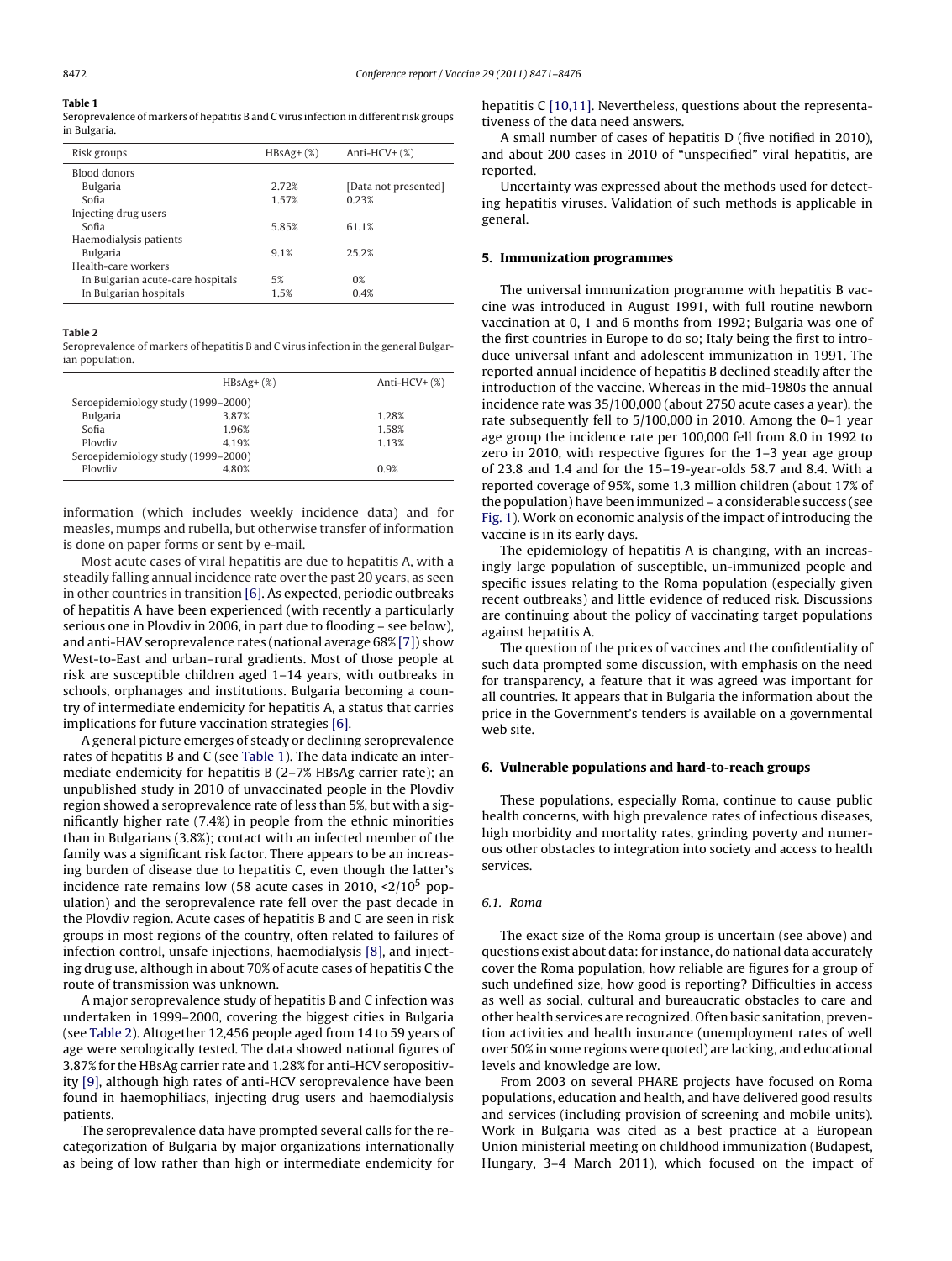<span id="page-2-0"></span>

**Fig. 1.** Cumulative number of immunized newborns with HBV vaccine and hepatitis B incidence (per 100,000) in children 0-14 and 15-19 years of age in Bulgaria, 1983-2010.

childhood immunization across European Union, as well as improving collaboration with the Union on childhood vaccination strategies, especially to reach under-vaccinated populations [\[12\].](#page-4-0) The health mediator concept of a coordinating figure between institutional levels, with defined strategic objectives, has been successfully introduced [\[13\]](#page-4-0) and applied with particular relevance to the immunization of children by general practitioners – and their work has not been limited to viral hepatitis. Continued activities are planned.

A major outbreak of hepatitis A occurred in a Roma community in Plovdiv in 2006 [\[14\],](#page-4-0) with more than 1000 cases, mostly in children aged 1–9 years. The health services, working with the municipal authorities and civil society, including the Church and a nongovernmental organization, controlled the outbreak using measures that included vaccination and improved housing and sanitation – at considerable cost to the municipality. Five years later the situation causes alarm, as the risk of future outbreaks has returned. Given that risk, administration of hepatitis A vaccine needs serious consideration. Furthermore, a multisectoral approach is needed, as the problem is broader than the health sector alone, including language, education and employment.

One report described the successful application of molecular epidemiology, and the technology could well be adopted in Bulgaria. An investigation of two geographically separated but contemporaneous outbreaks of hepatitis A in communities in the country with high exposure to the virus showed circulation of two closely related but distinct strains of genotype 1a. As in Plovdiv, controlling the outbreaks resulted in high costs for improving sanitation and housing.

#### **7. Other groups**

For blood donors rates for HBsAg positivity (see [Table](#page-1-0) 1) and anti-HCV positivity were higher than in neighbouring countries. Relatively high carrier rates were detected in repeat and regular donors (90% of donors are repeat donors), and one reason advanced was failure in communication with donors and in their counselling. Higher rates were found in male donors than in female donors, and in North-East and southern regions compared with other parts of the country. Some donors (4%) are still paid. Successful campaigns have been carried out to increase blood donation by young people. A quality-control system for blood establishments has been introduced in order to meet EU standards and national legislation.

In 1996, the Government abruptly stopped domestic production of cryoprecipitates and other blood clotting factors for haemophiliacs and ordered all necessary supplies from outside the country. Despite the considerable cost, the result was a public health success: no single haemophiliac was infected with hepatitis B virus after that decision.

The number of users regularly injecting heroin is put at between 20,000 and 30,000, but increasingly users are injecting amphetamines and methadone. In Sofia, seroprevalence rates in 2009 of HIV, HBsAg and syphilis lay in the range 3–6% but 61% of injecting drug users are seropositive for hepatitis C virus infection (rates comparable to neighbouring countries). HIV incidence rates are rising. The proportion of injecting drug users who share equipment appeared to decline over the past decade. Nearly 9% of injecting drug users are reported to be infected in first two years after starting injection, with implications for prevention; although there were divergent views, this seemed to be a slow rate of infection compared with other countries and would allow preventive activities to be introduced [\[15\].](#page-4-0) Prevention is a government priority, and is backed by legislative mandates. Treatment of HCV-infected drug users is funded by the National Health Insurance Fund whereas that of drug users with hepatitis is available free only to those who have health insurance and who are currently not on substitution treatment with methadone.

Rates of infection of haemodialysis patients with hepatitis C virus are high, with figures comparable to those in other southern European countries, and exceeding that in general population, while those for hepatitis B virus infection (9%) are only slightly higher than general population. Very few patients are vaccinated against hepatitis B before dialysis. One dialysis centre reported finding high rates of infection in its personnel: 12 of 46 were positive for HCV and 34 for HBV infection, suggesting broader issues about infection control and practices and the need for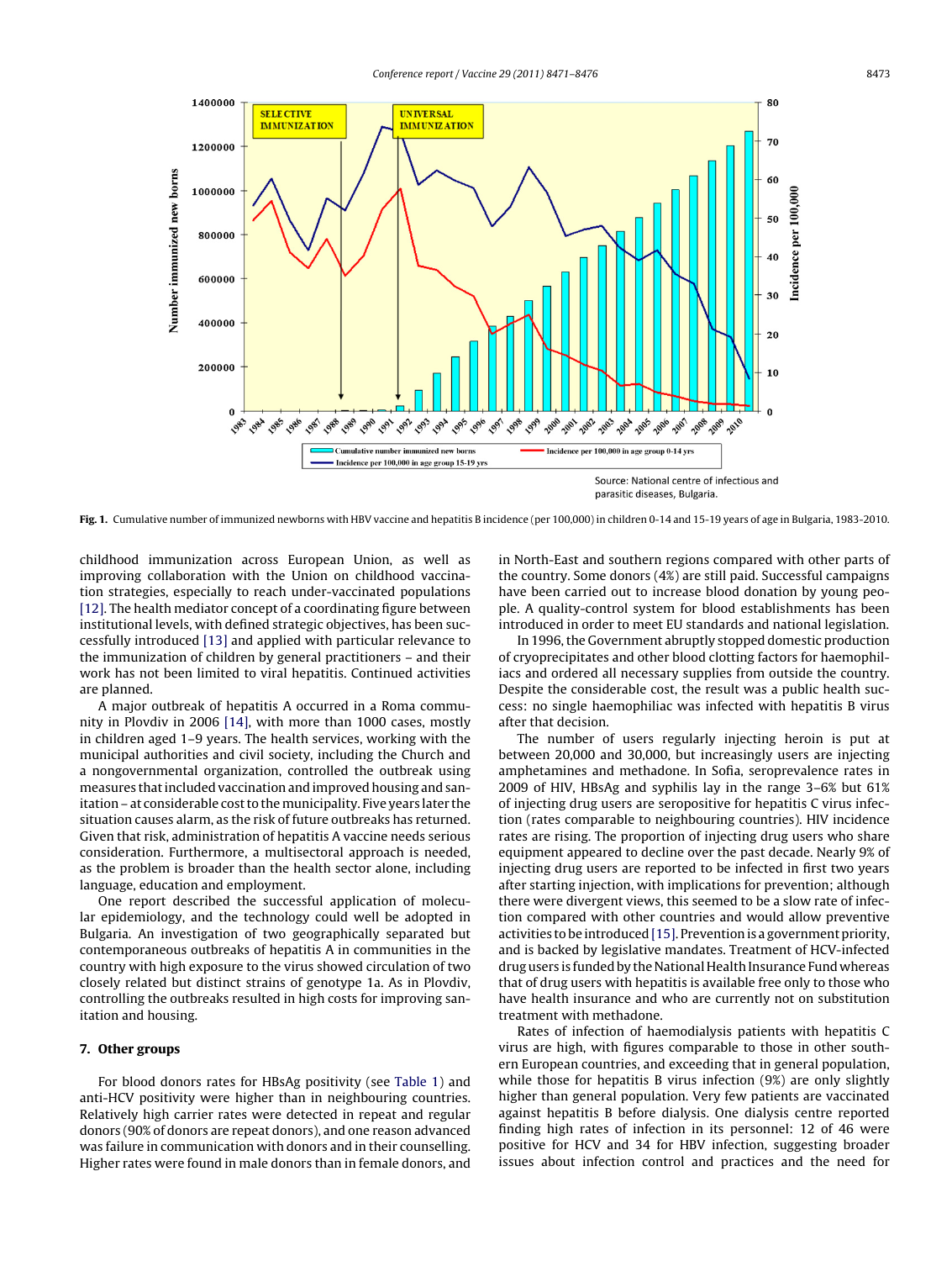further studies. Prevention needs application of universal precautions, periodic testing, vaccination against HBV, improved equipment, and increased use of erythropoietin-stimulating agents, latter helps to avoid the need for haemotransfusion.

## **8. Occupational health**

Regulation 4 of 2002 on the protection against occupational exposure to biological agents stipulates the employers should provide vaccine and vaccination to employees who have occupational risk of exposure free of charge. Legislation enacted since 2005 also covers the prevention of nosocomial and other health-care associated infections. It would seem, however, from both the epidemiological data on HBV and HCV in health-care workers and the results of surveys that show high proportions of staff who are not vaccinated (44%) or who are susceptible (36%) [\[16\],](#page-4-0) that this provision of the law is not being as rigorously practiced as it should be. The number of health-care workers who are not vaccinated against hepatitis B is estimated at 36,500 and those susceptible to infection with hepatitis viruses at about 30,000. Vaccination coverage rates of health-care workers vary significantly and depend strongly on the presence of an infection control nurse and committed leadership in the institution. Measures to improve the situation include, education, aggressive campaigns featuring "champions" and successful approaches, and enhance infection control programmes. For medical personnel in the national military academy, a policy of screening followed by vaccination, if necessary, was found to be ethically and economically justified.

Patient safety is a priority issue in health policies, with need for the development of safe systems, processes and tools; regular update of standards and best practices; and improved self-practice. Issues identified relate to protecting existing, susceptible healthcare workers (in particular through continuing education and aggressive promotion of infection control) and future health-care workers (e.g. medical students and trainee nurses) through vaccination and education during their training. Other issues raised included treatment of exposed workers and options for low-risk employment of susceptible or exposed workers.

### **9. Needs, issues and observations**

It almost went without saying that resources remained a major preoccupation, but in the current financial crisis funding was even more problematic. Discussions are focusing on potential mechanisms to reimburse some recommended vaccines of high public health importance (such as those against influenza).

Innovative ways need to be found to extend the coverage of routine immunization programmes in order to reach vulnerable populations (e.g. Roma children, among whom tuberculosis is rife, and in response to the recent measles outbreak).

Although good overall vaccination coverage rates are reported (95% for hepatitis B vaccine), the questions raised about the documentation and validation of those data needed answers in order to provide a sounder base for setting priorities, guiding policy and ensuring more transparency about the epidemiological situation. Similarly, it was recognized that the seroprevalence data for blood donors were not necessarily representative of the general population, and care was needed to allow for that in determining the nationwide epidemiological situation. Bulgaria was to be congratulated on the wealth of data that exists, but more analysis and interpretation are needed, with greater application of the conclusions in policy-making.

The vulnerability to infection of numerous health-care staff, as well as the lack of protection of many medical and nursing students, underlines the need for full implementation of national legislation on protection of the work force. Necessary measures include leadership in medical institutions to educate about infection control and immunization offuture health-care workers, strengthening the infection-control teams, and capitalizing on the role and experience of "champions".

Comments in discussion were made about the potential value European-wide dialogue between the governmental health sector and industry and the benefits from transparency about prices and policies. This approach was relevant globally, and national experiences range from complete openness to confidentiality. The Viral Hepatitis Prevention Board has experience of eliciting information about costs paid for vaccines and published such information in the report of a meeting in 2001 on introducing hepatitis B vaccine in central and eastern Europe (St Petersburg, Russian Federation, 24–27 June 2001) [\[17\].](#page-4-0) There were calls for all vaccine-related contracts that were paid for with State funding to be published on the government's web site, although in response the Government indicated that the information was available. There would seem to be a need for better communication of that information, which also valid for other countries in the Region. Better data on the costs of treatment as well as socioeconomic costs of viral hepatitis are needed.

Finally it was observed that the information and reports presented combined to make a compelling story of remarkable progress, which reflected the considerable efforts of health workers, politicians and civil society in Bulgaria.

In terms of the global context, in May 2010, the World Health Assembly adopted resolution WHA63.18, which requests WHO to draft a comprehensive strategy and endorses World Hepatitis Day, one of only six official WHO "health days". The resolution legitimates governments to act. Work is well under way for producing materials to support Member States mark the Day on July 28, and steps are being taken at WHO headquarters and the Regional Office for Europe to develop global and regional strategies on viral hepatitis. Together with the European Immunization week "Prevent Protect Immunize" (23–30 April 2011), being organized in almost all European countries, the Day will enable the dissemination of information on the benefits and safety of vaccines, increasing the demand for vaccines and providing further advocacy for political support and financial commitment.

#### **10. Possible future steps and recommendations**

A series of recommendations emerged from the meeting.

- At the central level, public health tasks should be better prioritized and the extensive reforms over the past few years should be evaluated.
- Clear guidance should be issued for health education and medical institutions regarding vaccination of medical and nursing students and health-care workers in general and possible restrictions of work practices for infected health-care workers (exposure-prone procedures)[\[18\],](#page-4-0) with guidance in implementing existing legislation.
- Further work should be undertaken to clarify the risks of transmission of hepatitis C virus in medical interventions, with better implementation of infection control measures and guidelines for health-care workers.
- The legislation on blood safety control should be revised for viral hepatitis, in particular with regard to responsibilities for counselling infected blood donors.
- A special legal framework or regulation should be created for establishing registers of the immune status of healthcare personnel and students. Further, a mandate should be given to infection-control teams for leadership in training, and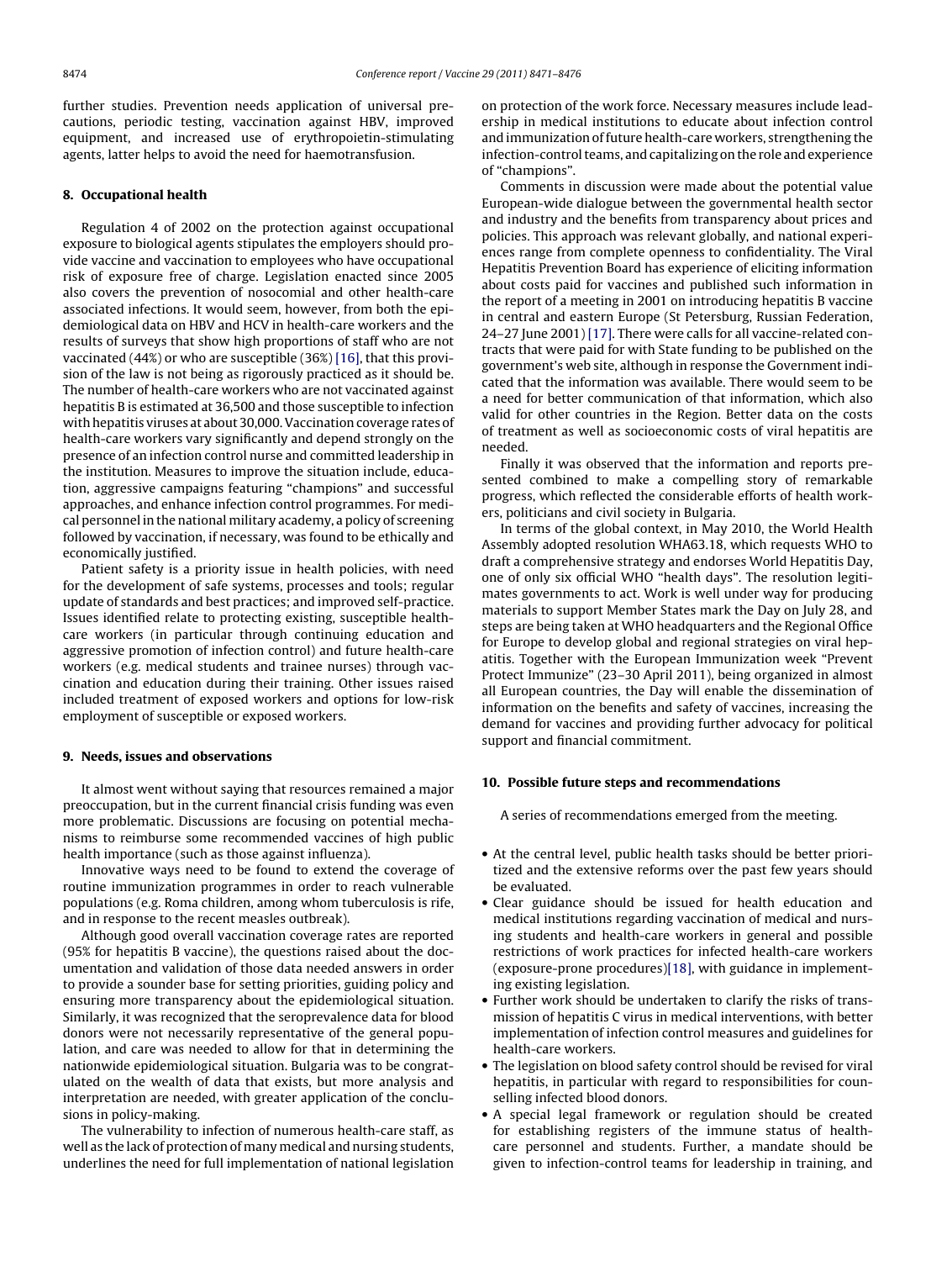<span id="page-4-0"></span>educational institutions should be fostered. Education about standard precautions should start during training at universities and nursing schools, and the strict application of standard precautions should be subject to continuous monitoring.

- Further attention should be given to prevention for, and treatment of, viral hepatitis in injecting drug users and ethnic minorities, with opportunities for prevention of hepatitis A, B and C identified. Work should focus on innovative approaches for bringing routine immunization programmes closer to vulnerable populations, building on successful models such as the health mediator concept.
- Consideration should be given to use of hepatitis A vaccine as epidemiological pattern changes.
- The low rate of infection of injecting drug users with hepatitis C virus during first two years after starting drug use represented an opportunity for prevention.
- Consideration should be given to introducing and extending the use of web-based reporting systems, irrespective of the necessary investment in training staff and developing or adapting systems.
- Methods for detecting hepatitis viruses should be standardized and validated, and participation in national quality assurance programmes ensured.
- Attention should be paid to quality control in the generation of the data, to improving their analysis (including determination of the extent to which prevalence was possibly under-estimated, as for instance may be the case for hepatitis D), and to the application of results of those analyses. Auditing the quality of data is essential for supporting evidence-based decision-making and providing greater transparency.
- Given the relatively large rural population, seroepidemiological data should be better broken down for rural and urban populations. The age-specific seroprevalence study should be repeated but with expanded aims and be designed to be representative of the whole population in Bulgaria and to examine the impact of the hepatitis B vaccination programmes. Clear protocols should be developed for laboratory testing in acute viral hepatitis surveillance.
- As concern was expressed about the likely insufficiency in trained virologists and epidemiologists in the near future, the Government should consider a "business continuity" plan for training more virologists and epidemiologists – increasing their numbers would bring benefits not just in the field of viral hepatitis but for work in all areas of infectious diseases.
- Given the protean nature of viral hepatitis, cutting across several disciplines, public health experts, epidemiologists and vaccinologists, gastroenterologists, liver specialists, infectious disease specialists, internists, general practitioners, other experts and civil society should be closely involved in the decision-making process, possibly through a strategic committee with a focal point or other forum for discussion, with a view to providing a mechanism for ensuring that objectives were met and coordinating policies and programmes.

The Viral Hepatitis Prevention Board offered to provide support to health authorities and other relevant bodies in formulating proposals for policies on surveillance, control and prevention of viral hepatitis.

It was concluded that Bulgaria is making significant progress in reaching hard-to-reach and vulnerable populations. The country's application of the health mediator model provides a valuable example for accessing hard-to-reach populations. Although 105 such mediators have already been trained and qualified, it was estimated that some 4000 would be needed to reach all vulnerable groups adequately. An even greater advance would be to consolidate the supplementary immunization activities currently being undertaken in that area into more permanent routine activities. Such action would enable Bulgaria to become a regional role model.

#### **Acknowledgements**

We would like to thank all speakers and participants who contributed to the success of the meeting. The Viral Hepatitis Prevention Board is supported by unrestricted educational grants from GlaxoSmithKline Biologicals, Sanofi Pasteur MSD, Sanofi Pasteur, Merck and several European Universities and other institutes.

#### **References**

- [1] Masseria C, Mladovsky P, Hernandez-Quevedo C. The socio-economic determinants of the health status of Roma in comparison with non-Roma in Bulgaria, Hungary and Romania. Eur J Public Health 2010;20(October (5)):549–54.
- [2] Rechel B, Blackburn C, Spencer N, Rechel B. Access to health care for Roma children in Central and Eastern Europe: findings from a qualitative study in Bulgaria. Int J Equity Health 2009;30(June (8)).
- [3] Rechel B, Spencer N, Blackburn C, Holland R, Rechel B. Impact of health reforms on child health services in Europe: the case of Bulgaria. Eur J Public Health 2009;19(June (3)):326–30.
- [4] European Commission Justice, EU and ROMA. Available from: [http://ec.europa.eu/justice/discrimination/roma/index](http://ec.europa.eu/justice/discrimination/roma/index_en.htm) en.htm, (accessed on July 31 2011).
- [5] 2002/253/EC:Commission decision of 19 March 2002 laying down case definitions for reporting communicable diseases to the Community network under Decision No 2119/98/EC of the European Parliament and of the Council (notified under document number C(2002) 1043) 2002/253/EC) Available from: [http://eur-lex.europa.eu/LexUriServ/LexUriServ.do?uri=](http://eur-lex.europa.eu/LexUriServ/LexUriServ.do%3Furi=OJ%3AL%3A2002%3A086%3A0044%3A0062%3AEN%3APDF) [OJ:L:2002:086:0044:0062:EN:PDF,](http://eur-lex.europa.eu/LexUriServ/LexUriServ.do%3Furi=OJ%3AL%3A2002%3A086%3A0044%3A0062%3AEN%3APDF) (accessed on 31 July 2011).
- [6] Hendrickx G, Van Herck K, Vorsters A, Wiersma S, Shapiro C, Andrus JK, et al. Has the time come to control hepatitis A globally? Matching prevention to the changing epidemiology. J Viral Hepat 2008;15(October (Suppl. 2)):1–15.
- [7] Vatev NT, Atanasova MV, Stoilova YD, Chervenyakova TP, Troyancheva MG. Seroprevalence of hepatitis A viral infection in Plovdiv, Bulgaria. Folia Med (Plovdiv) 2009;51(January–March (1)):70–3.
- [8] Vladimirova N. Outbreak of nosocomial hepatitis B and hepatitis C in a haemodialysis unit. Nosocomial Infect 2009;6(1-2):78-85.
- [9] Petrunov B,KojouharovaM, Teoharovet P. Seroepidemiology study on Hepatitis C and B viral infections prevalence in Bulgaria and Nothern Greece. Abstracts, 37th Annual Meeting of the European Association for the Study of the Liver. J Hepatol 2002;36(Suppl. 1):138–9.
- [10] Kojouharova M, Teoharov P, Vladimirova N. Seroepidemiological study on hepatitis B infection prevalence in Bulgaria. 12th European Congress of Clinical Microbiology and Infectious Diseases. Clin Microbiol Infect 2002;8(Suppl. 1):305.
- [11] Kojouharova M, Kurchatova A, EUROHEP.NET team. Surveillance, epidemiology and prevention of Hepatitis B in Bulgaria. Results of the EUROHEP.NET feasibility survey. Part of EUROHEP.NET book; 2004, available from: [http://www.eurohep.net/default.asp?p=93&l=06.04.](http://www.eurohep.net/default.asp%3Fp=93%26l=06.04)
- [12] Conference on Childhood Immunisation. 2010 Available from: [http://ecdc.](http://ecdc.europa.eu/en/activities/diseaseprogrammes/vpd/Pages/presentations.aspx) [europa.eu/en/activities/diseaseprogrammes/vpd/Pages/presentations.aspx](http://ecdc.europa.eu/en/activities/diseaseprogrammes/vpd/Pages/presentations.aspx), (accessed on June 2011).
- [13] PHARE Contract BG-01-03-0013: Educational and Medical Integration of Vulnerable Minority Groups with the Special Focus on Roma 2006. Available from: [www.roma.ceen-consulting.com/Reports/](http://www.roma.ceen-consulting.com/Reports/Quarterly%2520Progress%2520Report%2520III_ENG.pdf) [Quarterly%20Progress%20Report%20III](http://www.roma.ceen-consulting.com/Reports/Quarterly%2520Progress%2520Report%2520III_ENG.pdf) ENG.pdf, (accessed on June 2011).
- [14] Kojouharova M. Current outbreak of hepatitis A in Bulgaria. Euro Surveill 2006;11(10). E061005.1.
- [15] Mathei C, Buntinx F, van Damme P. Seroprevalence of hepatitis C markers among intravenous drug users in western European countries: a systematic review. J Viral Hepat 2002;9(May (3)):157–73.
- [16] Gatcheva N, Teoharov P, Ivanova R, Voynova-Georgieva V. Prevalence of HBV and HCV infections among medical personnel in Bulgaria: results of Multi-Centre Serosurvey, 2007–2008. Nosocomial Infect 2008;5(1–2):69–74.
- [17] FitzSimons D, Van Damme P, Emiroglu N, Godal T, Kane M, Malyavin A, et al. Strengthening immunization systems and introduction of hepatitis B vaccine in central and eastern Europe and the newly independent states. Vaccine 2002;20(February (11–12)):1475–9.
- [18] FitzSimons D, Francois G, De Carli G, Shouval D, Pruss-Ustun A, Puro V, et al. Hepatitis B virus, hepatitis C virus and other blood-borne infections in healthcare workers: guidelines for prevention and management in industrialised countries. Occup Environ Med 2008;65(July (7)):446–51.

David FitzSimons Formerly Coordinator, Documentation and Communication, Office of Governing Bodies, WHO, World Health Organization, Via Appia 20, CH-1211

Geneva, Switzerland